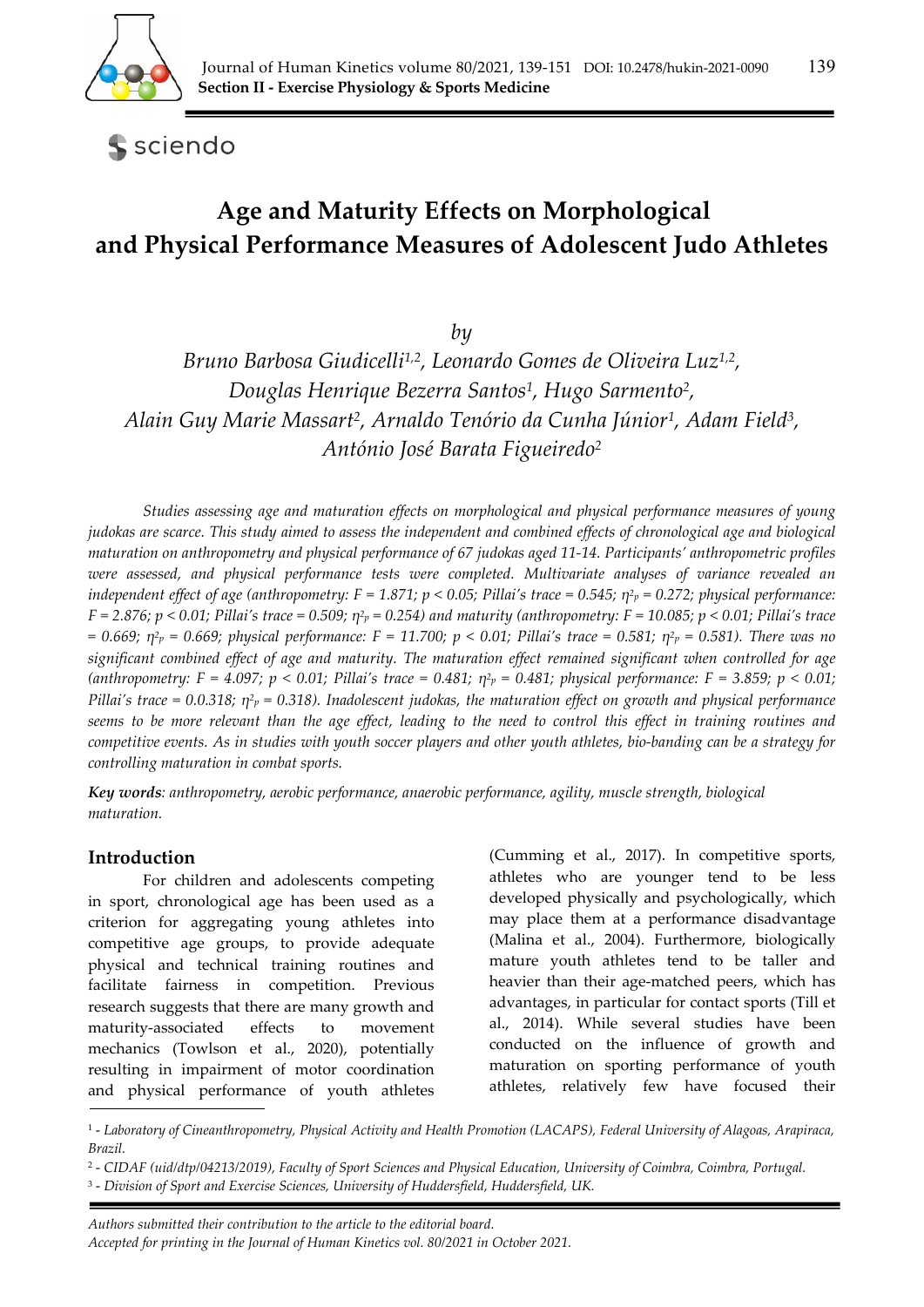attention on the impact of these variables on youth athletes competing in combat sports such as judo (Nabofa, 2012; Zubitashvili, 2011).

Due to the inadequacy of chronological age as a criterion for dividing youth athletes into competitive categories, alternative strategies which use physical attributes as criteria have been examined for their effectiveness and applicability (Cumming et al., 2017). In general, these strategies are based on the use of body size and/or maturational status together with chronological age. A strategy called bio-banding does not neglect other factors which should be considered when it comes to the distribution of youth athletes in competitive categories, such as their skill level and psychological profile (Branco et al., 2019; Cumming et al., 2017).

In judo and other combat sports, using body weight as a criterion for distribution of youth athletes into competitive categories is a common bio-banding strategy. This approach could reduce the maturity effect and contribute to the adequacy of training routines and competitions. This could help protect the development and well-being of youth athletes facilitating the maintenance of a long-term career in sport. Furthermore, few studies have examined the independent effect of age and maturation on the morphology and physical performance of young judokas. Such research appears warranted to develop an understanding of the impact of age and maturation on the anthropometric profile and performance of young judokas, and the efficacy of using body mass as a bio-banding strategy. For this reason, the objective of this study was to assess the independent and combined effect of chronological age and biological maturation on the anthropometric profile and physical performance of young judo athletes. The hypothesis was that biological maturation would improve performance of young judokas, regardless of chronological age.

# **Methods**

## *Participants*

The sample included 67 youth male judokas aged 11.0-14.7 years from eight different judo clubs in Portugal (2 dropouts). To be included in the study, the judoka needed to be between 11 and 14 years old, have at least one year of judo training experience and have no contraindications to exercise. Judokas were divided into three age groups: U12 (11.0 and 11.9 years), U13 (12.0 and 12.9 years) and U15 (13.0 and 14.9 years). The study was conducted in accordance with the Declaration of Helsinki for human studies of the World Medical Association and was approved by the Ethics Committee of the Faculty of Sports Sciences and Physical Education of the University of Coimbra [CE/FCDEF-UC/00452019]. Prior to data collection, parents or legal guardians signed informed consent. In addition, verbal assent was obtained from participants after the presentation of the aim and procedures of the study.

## *Anthropometric Measures*

The anthropometric procedures described by Lohman et al. (1988) were adopted in the present study. Stature and sitting height were measured using a portable stadiometer (Seca Bodymeter 206, Seca GmBH & Co Kg, Hamburg, Germany) and a segmometer (Rosscraft Innovations, Spokane, Washington), respectively. The lower limb length was determined as stature minus sitting height. The arm span was measured assessing the distance between right and left dactylion points with both arms abducted 90 degrees. Hand length was determined by measuring the distance between the stylion and dactylion, while foot length was measured by the distance between the acropodion and pterion points. The arm and calf circumferences were measured with an anthropometric tape. All length measures were made to the nearest 0.1 cm. Body mass was evaluated to the nearest 0.1 kg using a portable digital scale (Seca Bella 840, Seca GmBH & Co Kg, Hamburg, Germany). Skinfold thickness was assessed to the nearest 0.1 mm using Rosscraft skinfold calipers (Rosscraft Innovations Inc, Vancouver, Canada). Assessments were conducted in the following order: triceps, subscapular, suprailiac and calf. Thereafter, fat and fat-free masses were calculated based on sexspecific equations derived from the sum of the triceps and subscapular skinfolds (Slaughter et al., 1988).

## *Biological maturation*

The Khamis-Roche method was used to predict the mature stature (PMS) (Khamis and Roche, 1994). The protocol requires decimal age, stature, and body mass of the participant and average parental stature. The stature of parents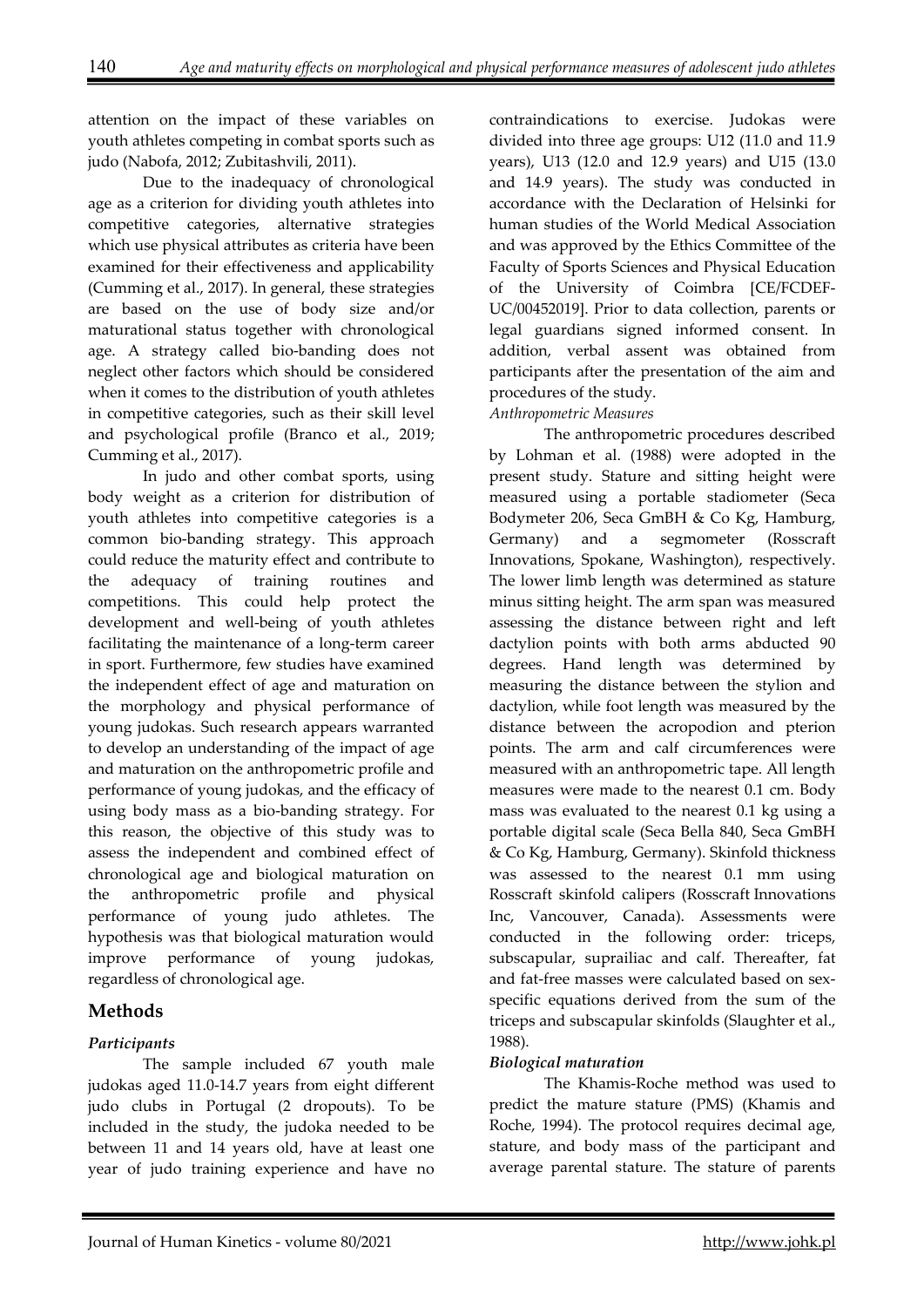was collected through a questionnaire sent via email to the parents or legal guardians. The current stature was expressed as a percentage of PMS (%PMS). It is assumed that among children of the same chronological age, individuals closer to the PMS are more advanced in biological maturation (Malina et al., 2004). To classify the evaluated judokas by maturity status, the %PMS was expressed as the z-score of the mean and standard deviation from the sample itself. Two groups contrasting in somatic maturation were derived from z-scores of attained %PMS: early maturing  $(P > 50\%)$  and late maturing  $(P \le 50\%).$ 

#### *Physical Performances*

Aerobic performance and agility of the judokas were evaluated through the application of the multi-stage fitness test, with the number of completed laps being used as a performance indicator, and the  $10 \times 5$  m shuttle-run test, recording the total time in seconds to cover 10 laps on a 5 m course (Eurofit, 1996). The line-drill test was used to evaluate anaerobic performance, with the time for course completion recorded in seconds (Carvalho et al., 2011). Muscle strength was evaluated by abdominal muscle strength (AMS; 60-s sit-ups test) (Cesario et al., 2018), upper body muscle strength (UBS; 2-kg medicine ball throw test) (Vossen et al., 2000), lower body muscle strength (LBS; standing long jump test) (Eurofit, 1996) and handgrip strength (HgS; dynamometer Lafayette model 78-10), through two attempts using the dominant hand (Eurofit, 1996). The best of the two attempts in kilograms was recorded for further analysis.

#### *Procedures*

All data were collected between April and May by the same trained team, during a single visit. Anthropometric measurements were carried out initially, followed by the physical performance tests. Data collection was organized in the form of a circuit. When passing through all anthropometric stations, judokas performed warm-up exercises under the guidance of a trainee researcher before undertaking stations in the following order: (1) multi-stage fitness test; (2) 2 kg standing medicine ball throw; (3) standing broad jump; (4)  $10 \times 5$  m shuttle-run; (5) sit-ups; (6) handgrip strength with a dynamometer; and (7) a line-drill test.

#### *Statistical analysis*

Descriptive statistics (ranges, means,

standard deviations and 95% confidence intervals) were used for delineating the anthropometric profiles, physical fitness, and maturational status of judokas. Means, 95% confidence intervals and standard deviations were used to characterize the age groups, while means and standard deviations were calculated within the maturity groups. The Kolmogorov-Smirnov test was used to test normality of the total sample and appropriate log transformations (log 10) were adopted to normalize distributions.

The independent effects of chronological age and maturity on the anthropometric and physical performance variables were tested using multivariate analyses of variance (MANOVA), with analyses of variance (one-way ANOVA) performed when significance was detected. To determine the effect of age, a Bonferroni *post hoc* test was used to verify which age groups differed significantly. Age and maturity combined effects were assessed using a two-way MANOVA. A multivariate analysis of covariance (MANCOVA) was used to verify the independent effects of chronological age and maturity status on the dependent variables when controlling for maturity and age, respectively. Data were analyzed using IBM SPSS 22.0 (SPSS, Inc., Chicago, IL). The level of significance was set at *p*   $≤ 0.05.$ 

## **Results**

The descriptive statistics for the total sample and the results of the normality tests are presented in Table 1.

The descriptive statistics of the age groups are presented in Table 2. In absolute values, older judokas reached a higher percentage of their PMS, performed better than their younger peers, and had higher absolute measurements in most anthropometric measures.

Table 3 shows the effect of chronological age on anthropometry and physical performance. Significant effects were found in the two sets of variables (anthropometry:  $F = 1.871$ ;  $p < 0.05$ ; Pillai's trace = 0.545; *η2p* = 0.272; physical performance:  $F = 2.876$ ;  $p < 0.01$ ; Pillai's trace = 0.509;  $\eta^2 p = 0.254$ ). The *post hoc* comparison (Bonferroni) indicated a tendency in the anthropometry measurements where U12 had significantly smaller measurements than U13 and U15 in almost all the anthropometric variables.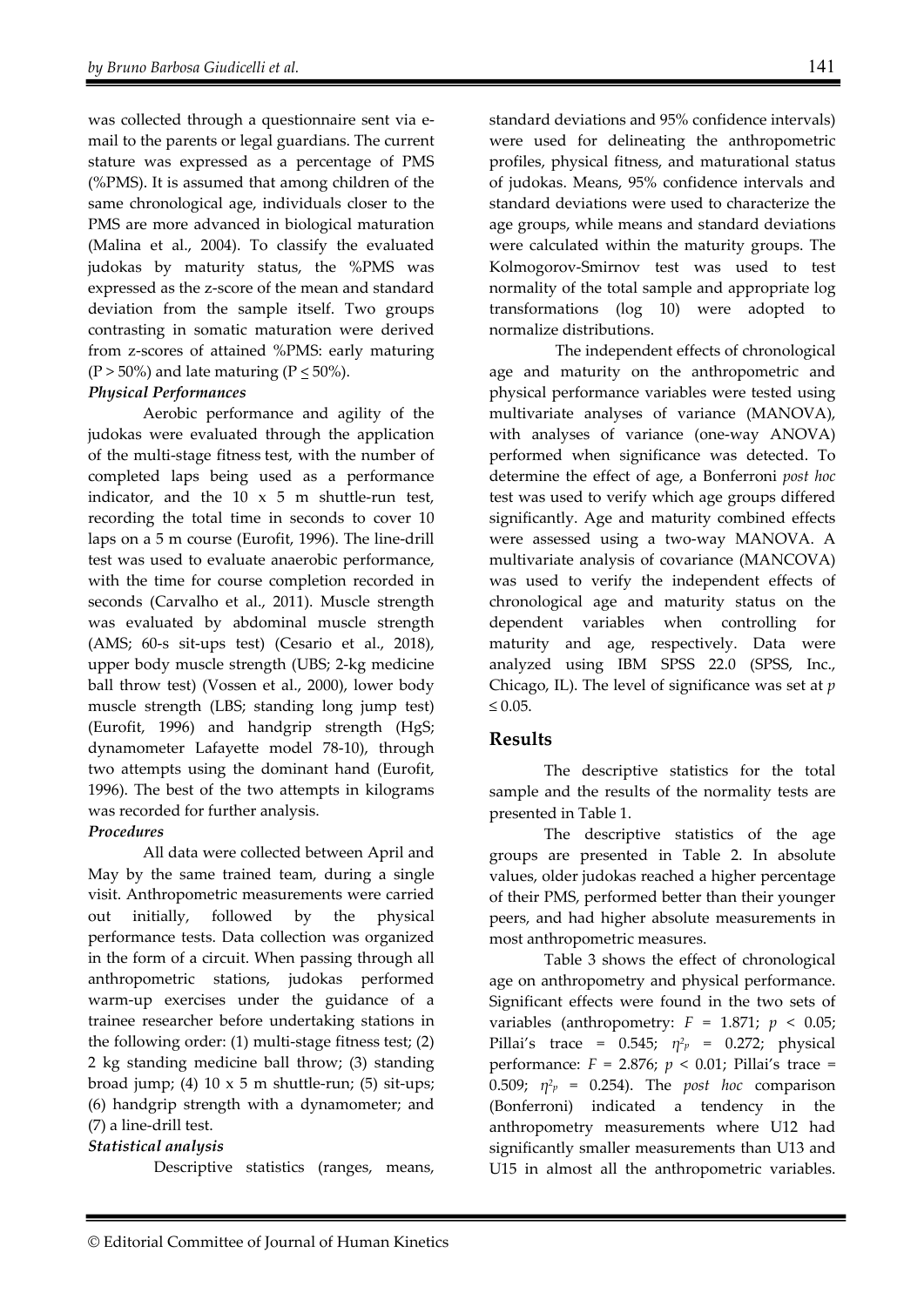The exception was body fat mass as the U12 group was significantly thinner than U13 (*F* = 3.854;  $p < 0.05$ ;  $\eta^2 p = 0.107$ ). Upper and lower body strength in the U12 group was significantly lower than in U13 and U15 (UBS - *F* = 18.220; *p* < 0.01; *η2p*  $= 0.363$ ; LBS - *F* = 5.817; *p* < 0.01;  $\eta^2 p = 0.154$ . Considering aerobic and anaerobic performance and handgrip strength, U15 judokas performed significantly better than U12 (aerobic - *F* = 6.568; *p*  $(6.01; \eta^2)^p = 0.170$ ; anaerobic - *F* = 7.005; *p* < 0.01;  $\eta^2$ <sub>*p*</sub>  $= 0.180$ ; HgS - *F* = 7.977; *p* < 0.01;  $\eta^2 p = 0.200$ .

Maturation, anthropometry, and physical performance data are presented in Table 4. More mature judokas presented greater anthropometric measurements in all variables and better performance in all physical performance tests. Maturation had a significant effect on anthropometry  $(F = 10.085; p < 0 < 0.01; \text{ Pillai's})$ trace =  $0.669$ ;  $\eta^2 p = 0.669$  and physical performance (*F* = 11.700; *p* < 0.01; Pillai's trace = 0.581;  $\eta^2 p = 0.581$ ). Subsequent ANOVA showed a significant maturity effect on all anthropometric variables except for body fat mass, and on all physical tests except for agility and abdominal strength.

The combined effects of chronological age and maturation on anthropometric and physical performance variables are presented in Table 5. No significant effect of interaction between age and maturational status was observed. However, even after controlling for chronological age, the maturity effect on anthropometric  $(F = 4.097; p <$ 0.01; Pillai's trace = 0.481;  $\eta^2 p = 0.481$ ) and physical performances variables (*F* = 3.859; *p* < 0.01; Pillai's trace =  $0.0.318$ ;  $\eta^2 p = 0.318$ ) was observed. A reduction in the maturation effect was noted with age control, but it remained significant in aerobic performance (*F* = 4.928; *p* < 0.05; *η2p* = 0.071), upper body strength ( $F = 5.894$ ;  $p < 0.05$ ;  $\eta^2 p = 0.084$ ) and handgrip strength ( $F = 6.522$ ;  $p < 0.05$ ;  $\eta^2 p = 0.092$ ).

# **Discussion**

The present study evaluated the independent and combined effect of chronological age and biological maturation on anthropometric and physical performance variables in a sample of young Portuguese judokas. Significant independent effects of chronological age and maturity status on all anthropometric variables were evidenced, with older and more maturing judokas reaching higher anthropometric

measurements. There were also significant differences between age groups and maturational groups in most of the physical performance variables. Older and more mature judokas demonstrated better performance in all variables, except for agility and abdominal strength tests, supporting the hypothesis that older and more mature individuals are physically superior (Malina et al., 2015). When maturation was controlled, the effect of age was no longer noticeable. On the contrary, after controlling for the effect of age, the impact of maturation on anthropometric and physical performance variables remained significant, which may indicate that in performance of youth judo athletes maturation has a greater impact than age.

The current data suggest that maturation has a greater impact on the judokas' morphology and physical performance during adolescence than chronological age. Studies which verified the effect of age and maturation on anthropometric variables and physical performance also suggest a greater impact of biological maturation in youth athletes than chronological age. In a sample of 58 basketball players aged 9.5 to 15.5 years, Carvalho et al. (2018) found a significant variation in body size and functional capacities due to maturity status. Meylan et al. (2014) studying 74 youth athletes aged 11 to 15 years from different sports found a significant influence of maturity status on strength and power performance. Towlson et al. (2018) evaluated 969 soccer players aged 8 to 18 years to identify moments of greater and lesser influence of chronological age and biological maturation on the anthropometry and physical performance of these athletes. They concluded that biological maturation reached higher impact rates at different times for different anthropometric and physical performance variables. Therefore, the distribution of youth athletes in competitive categories requires to consider the impact of biological maturation. Nevertheless, a recent study with 146 young soccer players found a significant prevalence of athletes presenting normal maturity status, emphasizing the need for further studies on the impact of biological maturation on youth athletes' performance (Altimari et al., 2021).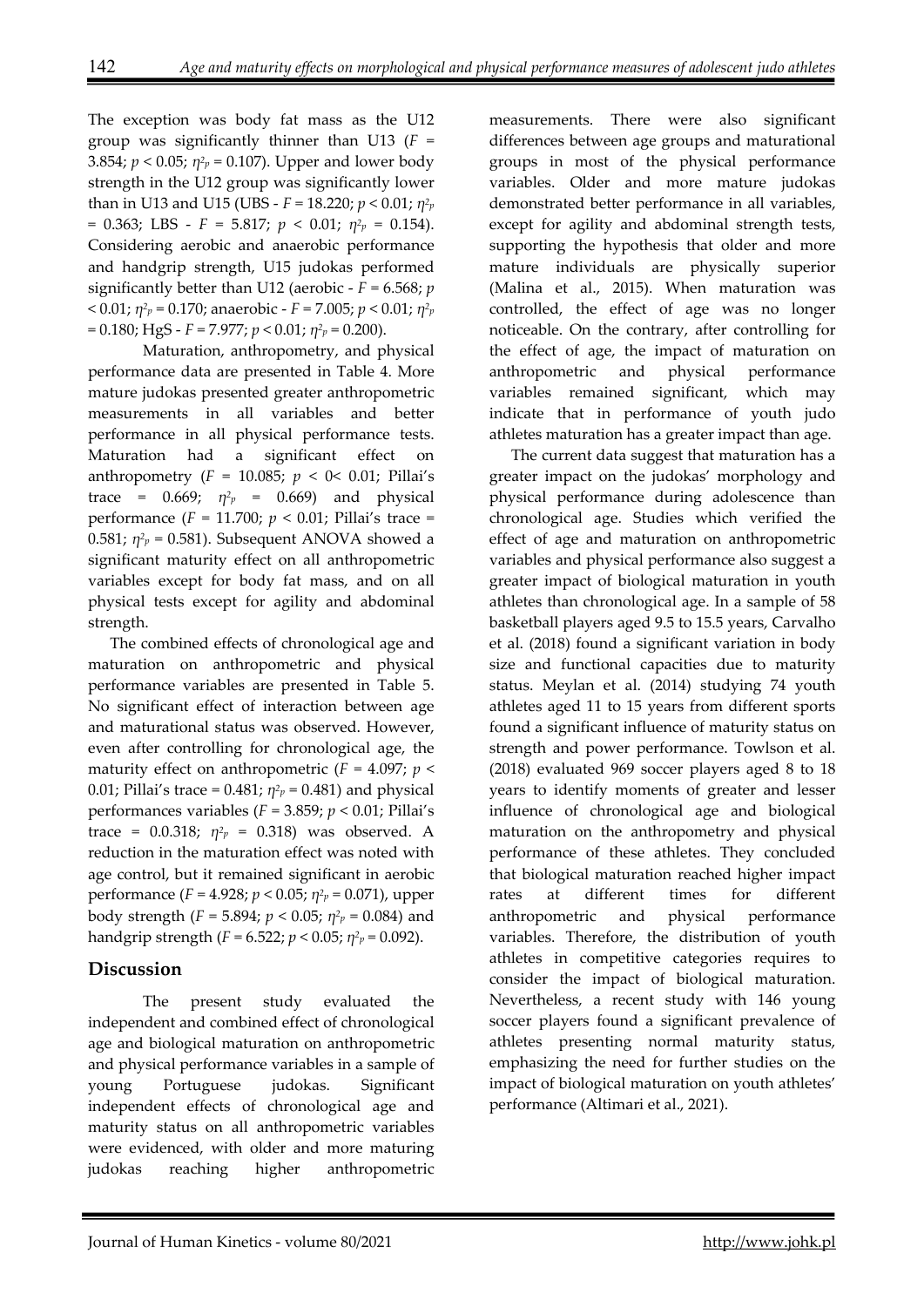|                                  |              |          |       |                     | Descriptive statistics for the total sample and test of normality ( $n = 67$ ). |                          |                |
|----------------------------------|--------------|----------|-------|---------------------|---------------------------------------------------------------------------------|--------------------------|----------------|
| Variables                        |              | Range    |       | Mean                | Standard                                                                        | Kolmogorov-<br>Smirnov   |                |
|                                  | Minimum      | Maximum  | Value | 95%CI               | deviation                                                                       | Value                    | $\mathfrak{p}$ |
| Chronological age<br>(years)     | 11.01        | 14,70    | 12.54 | $12.30$ to<br>12,78 | 0.99                                                                            |                          |                |
| Predicted mature<br>stature (cm) | 161.9        | 198.3    | 182.6 | $180.2$ to<br>184.3 | 7.2                                                                             | $\overline{\phantom{a}}$ |                |
| Attained PMS (%)                 | 77.0         | 94.0     | 84.4  | 83.2 to<br>85.5     | 4.7                                                                             | ä,                       |                |
| Training experience<br>(years)   | $\mathbf{1}$ | 9        | 3.33  | 2.74 to<br>3.91     | 2.40                                                                            |                          |                |
| Body mass (kg)                   | 27.6         | 79.6     | 47.6  | 44.7 to<br>50.5     | 11.2                                                                            | 0.102                    | 0.081          |
| Fat mass (kg)                    | 2.1          | 34.4     | 9.6   | 8.0 to<br>11.1      | 6.3                                                                             | 0.150                    | ${}_{0.01}$    |
| Fat free mass (kg)               | 25.5         | 65.1     | 38.0  | 36.1 to<br>39.9     | 7.8                                                                             | 0.099                    | 0.173          |
| Stature (cm)                     | 134.8        | 176.5    | 154.0 | $151.6$ to<br>156.4 | 9.9                                                                             | 0.075                    | 0.200          |
| Sitting height (cm)              | 71.5         | 93.2     | 80.0  | 78.8 to<br>81.2     | 5.1                                                                             | 0.078                    | 0.200          |
| Arm span (cm)                    | 133.0        | 180.0    | 154.1 | $151.5$ to<br>156.7 | 10.8                                                                            | 0.060                    | 0.200          |
| Superior members<br>length (cm)  | 36.2         | 70.8q    | 60.2  | 58.9 to<br>61.5     | 5.4                                                                             | 0.086                    | 0.200          |
| Hand length (cm)                 | 14.1         | 21.3     | 16.9  | $16.5$ to<br>17.2   | 1.5                                                                             | 0.074                    | 0.200          |
| Inferior members<br>length (cm)  | 60.3         | 85.5     | 74.0  | 72.7 to<br>75.4     | 5.5                                                                             | 0.057                    | 0.200          |
| Foot length (cm)                 | 20.1         | 29.0     | 24.4  | 24.0 to<br>24.9     | 2.0                                                                             | 0.098                    | 0.185          |
| Arm circumference<br>(cm)        | 19.0         | 36.0     | 25.3  | 24.5 to<br>26.1     | 3.3                                                                             | 0.068                    | 0.200          |
| Calf circumference<br>(cm)       | 27.0         | 40.1     | 32.6  | 31.8 to<br>33.4     | 3.3                                                                             | 0.071                    | 0.200          |
| Pacer test (m)                   | 140          | 1740     | 757   | 680 to<br>835       | 318                                                                             | 0.094                    | 0.200          |
| Line-drill test (s)              | 30.09        | 46.60    | 36.14 | 35.36 to<br>36.92   | 3.20                                                                            | 0.074                    | 0.200          |
| Agility 10x5 shuttle<br>run(s)   | 15.88        | 26.25    | 19.44 | 18.93 to<br>19.96   | 2.12                                                                            | 0.139                    | ${}_{< 0.01}$  |
| 60-s sit-ups (count)             | 15           | 61       | 41    | 39 to 44            | $10\,$                                                                          | 0.089                    | 0.200          |
| 2-kg ball throw (m)              | 3.19         | 8.79     | 5.22  | $4.93$ to<br>5.52   | 1.22                                                                            | 0.077                    | 0.200          |
| Standing long jump<br>(m)        | 1.12         | 5.65     | 1.69  | $1.55$ to<br>1.83   | 0.57                                                                            | 0.179                    | $< 0.01$       |
| Hand grip strength<br>(kgf)      | 14.0         | $40.0\,$ | 24.80 | 23.38 to<br>26.23   | 5.85                                                                            | 0.158                    | $< 0.01$       |

*95% CI (confidence interval); Attained PMS (predicted mature status).*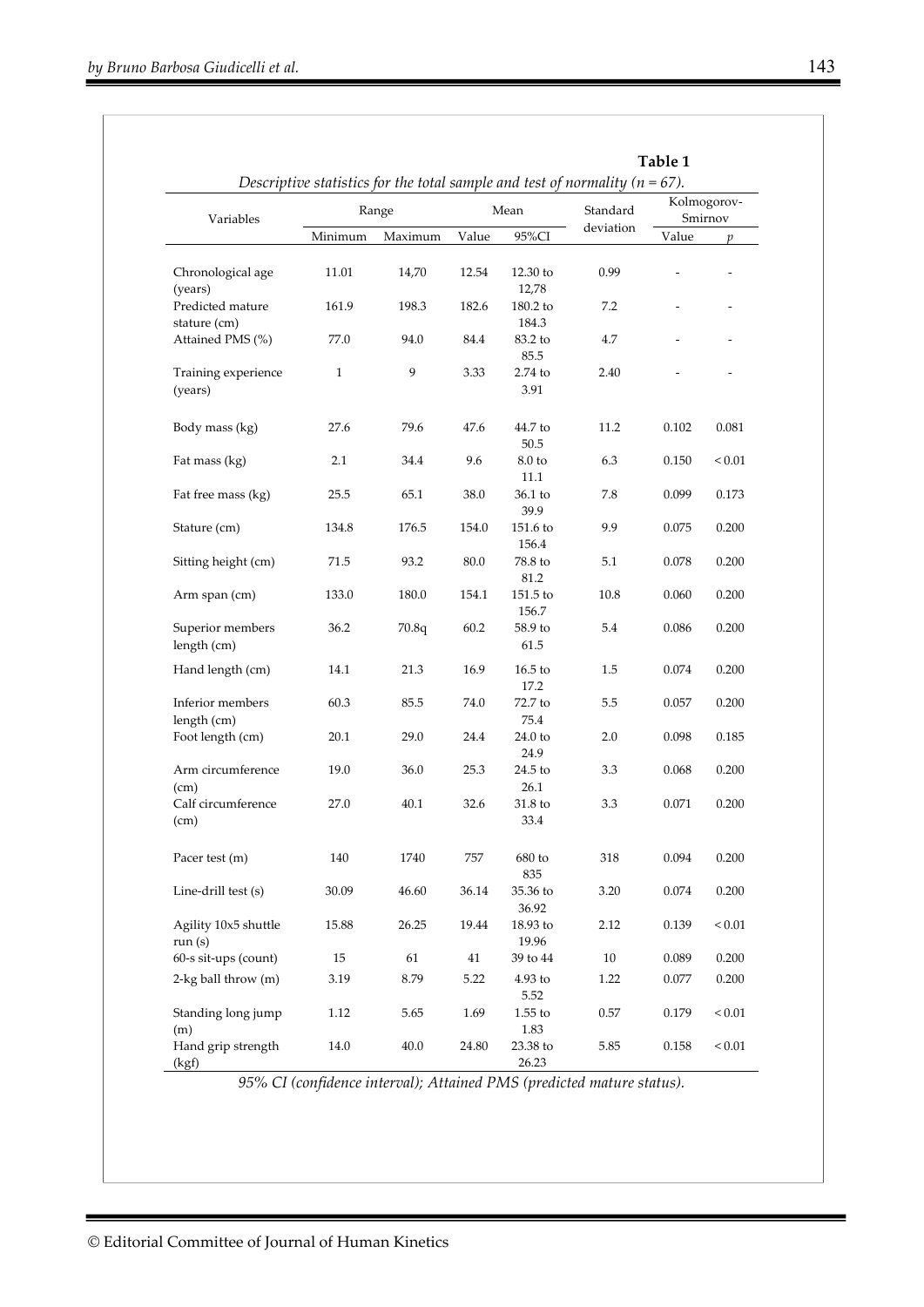**Table 2** 

| Variables                       | $U12(n=23)$             |              |                | $U13(n=22)$    |              |                         | $U15$ (n=22)            |                    |                         |  |
|---------------------------------|-------------------------|--------------|----------------|----------------|--------------|-------------------------|-------------------------|--------------------|-------------------------|--|
|                                 | Mea                     | 95%CI        | SD             | Mea            | 95%CI        | SD                      | Mea                     | 95%CI              | SD                      |  |
|                                 | n                       |              |                | n              |              |                         | n                       |                    |                         |  |
| Chronological age (years)       | 11.4                    | 11.28 to     | $0.3\,$        | 12.5           | 12.45 to     | 0.3                     | 13.7                    | 13.5 to 13.9       | 0.5                     |  |
|                                 | 3                       | 11.59        | 5              | 9              | 12.73        | $\overline{2}$          |                         |                    |                         |  |
| Predicted mature stature        | 183.                    | 180.8 to     | 6.9            | 184.           | 182.2 to     | 5.4                     | 179.                    | $175.5$ to         | 8.3                     |  |
| (cm)                            | 8                       | 186.8        |                | 6              | 187.0        |                         | 3                       | 183.0              |                         |  |
| Attained PMS (%)                | 79.5                    | 78.7 to 80.3 | 1.8            | 85.0           | 83.9 to 86.1 | 2.4                     | 88.9                    | 87.3 to 90.5       | 3.6                     |  |
| Training experience (yrs)       | 3                       | $2$ to $4$   | $\overline{2}$ | $\overline{4}$ | $2$ to $5$   | 3                       | 3                       | $2$ to $4$         | $\overline{2}$          |  |
| Body mass (kg)                  | 39.3                    | 35.8 to 42.8 | 8.1            | 51.7           | 47.4 to 56.0 | 9.7                     | 52.2                    | 46.5 to 57.8       | 12.                     |  |
| Fat mass (kg)                   | 7.5                     | 5.0 to 10.0  | 5.8            | 11.5           | 8.9 to 14.1  | 5.9                     | 10.0                    | $6.9$ to $13.0\,$  | 7<br>7.0                |  |
| Fat free mass (kg)              | 31.8                    | 30.4 to 33.3 | 3.4            | 40.2           | 37.4 to 43.0 | 6.4                     | 42.2                    | 38.4 to 46.0       | 8.6                     |  |
| Stature (cm)                    | 146.                    | 143.7 to     | 5.6            | 156.           | 153.8 to     | 7.1                     | 159.                    | 154.7 to           | 10.                     |  |
|                                 | $\mathbf{1}$            | 148.5        |                | 9              | 160.1        |                         | 5                       | 164.2              | 7                       |  |
| Sitting height (cm)             | 76.3                    | 75.1 to 77.5 | 2.8            | 81.4           | 79.5 to 83.3 | 4.3                     | 82.5                    | 80.1 to 84.9       | 5.5                     |  |
| Arm span (cm)                   | 146.                    | 143.2 to     | 7.2            | 156.           | 152.0 to     | 9.4                     | 160.                    | $155.5$ to         | 10.                     |  |
|                                 | 3                       | 149.4        |                | $\overline{2}$ | 160.4        |                         | 1                       | 164.8              | 5                       |  |
| Superior members length<br>(cm) | 57.3                    | 55.9 to 58.8 | 3.2            | 61.7           | 59.8 to 63.6 | 4.2                     | 61.7                    | 58.6 to 64.8       | 7.0                     |  |
| Hand length (cm)                | 15.9                    | 15.3 to 16.5 | 1.4            | 17.2           | 16.5 to 17.9 | 1.5                     | 17.6                    | 17.1 to 18.1       | 1.1                     |  |
| Inferior members length         | 69.8                    | 68.3 to 71.2 | 3.4            | 75.5           | 73.9 to 77.2 | 3.8                     | 77.0                    | 74.3 to 79.6       | 6.0                     |  |
| (cm)<br>Foot length (cm)        | 23.3                    | 22.5 to 24.1 | 1.9            | 24.9           | 24.1 to 25.7 | 1.8                     | 25.1                    | 24.3 to 25.9       | 1.8                     |  |
| Arm circumference (cm)          | 23.3                    | 22.0 to 24.5 | 2.9            | 26.3           | 25.0 to 27.6 | 2.9                     | 26.4                    | 24.9 to 27.9       | 3.3                     |  |
| Calf circumference              | 30.6                    | 29.4 to 31.7 | 2.7            | 33.9           | 32.7 to 35.2 | 2.8                     | 33.5                    | 32.0 to 34.9       | 3.3                     |  |
| Pacer test (m)                  | 617                     | 511 to 722   | 243            | 731            | 606 to 856   | 282                     | 931                     | 776 to 1085        | 349                     |  |
|                                 |                         |              |                |                |              |                         |                         |                    |                         |  |
| Line-drill test (s)             | 37.6                    | 36.22 to     | 3.3            | 36.2           | 35.18 to     | 2.4                     | 34.4                    | 33.12 to           | 2.9                     |  |
|                                 | 8                       | 39.14        | 8              | 6              | 37.34        | 4                       | 1                       | 35.70              | $\mathbf{I}$            |  |
| Agility 10x5 shuttle run        | 20.0                    | 18.93 to     | 2.5            | 19.4           | 18.67 to     | 1.6                     | 18.8                    | 18.00 to           | 1.8                     |  |
| (s)                             | $\overline{\mathbf{4}}$ | 21.15        | 7              | $\overline{2}$ | 20.16        | 9                       | $\overline{\mathbf{4}}$ | 19.67              | $\,8\,$                 |  |
| 60-s sit-ups (count)            | 39                      | 35 to 43     | 9              | 42             | 38 to 47     | 11                      | 42                      | 38 to 46           | 9                       |  |
| 2-kg ball throw (m)             | 4.27                    | 3.88 to 4.65 | 0.8<br>9       | 5.43           | 5.03 to 5.83 | 0.9<br>$\boldsymbol{0}$ | 6.01                    | $5.50$ to $6.53\,$ | 1.1<br>$\boldsymbol{6}$ |  |
| Standing long jump              | 1.46                    | 1.36 to 1.56 | 0.2            | 1.86           | 1.46 to 2.25 | $0.8\,$                 | 1.76                    | 1.64 to 1.88       | 0.2                     |  |
|                                 |                         |              | 3              |                |              | 9                       |                         |                    | 7                       |  |
| Hand grip strength (kgf)        | 21.6                    | 20.0 to 23.2 | 3.7            | 25.0           | 22.6 to 27.3 | 5.2                     | 28.1                    | 25.1 to 31.0       | 6.6                     |  |
|                                 |                         |              |                |                |              |                         |                         |                    |                         |  |

*Descriptive statistics for the total sample contrasting for age groups (n = 67).* 

*95%CI (95% confidence interval); Attained PMS (attained predicted mature status).*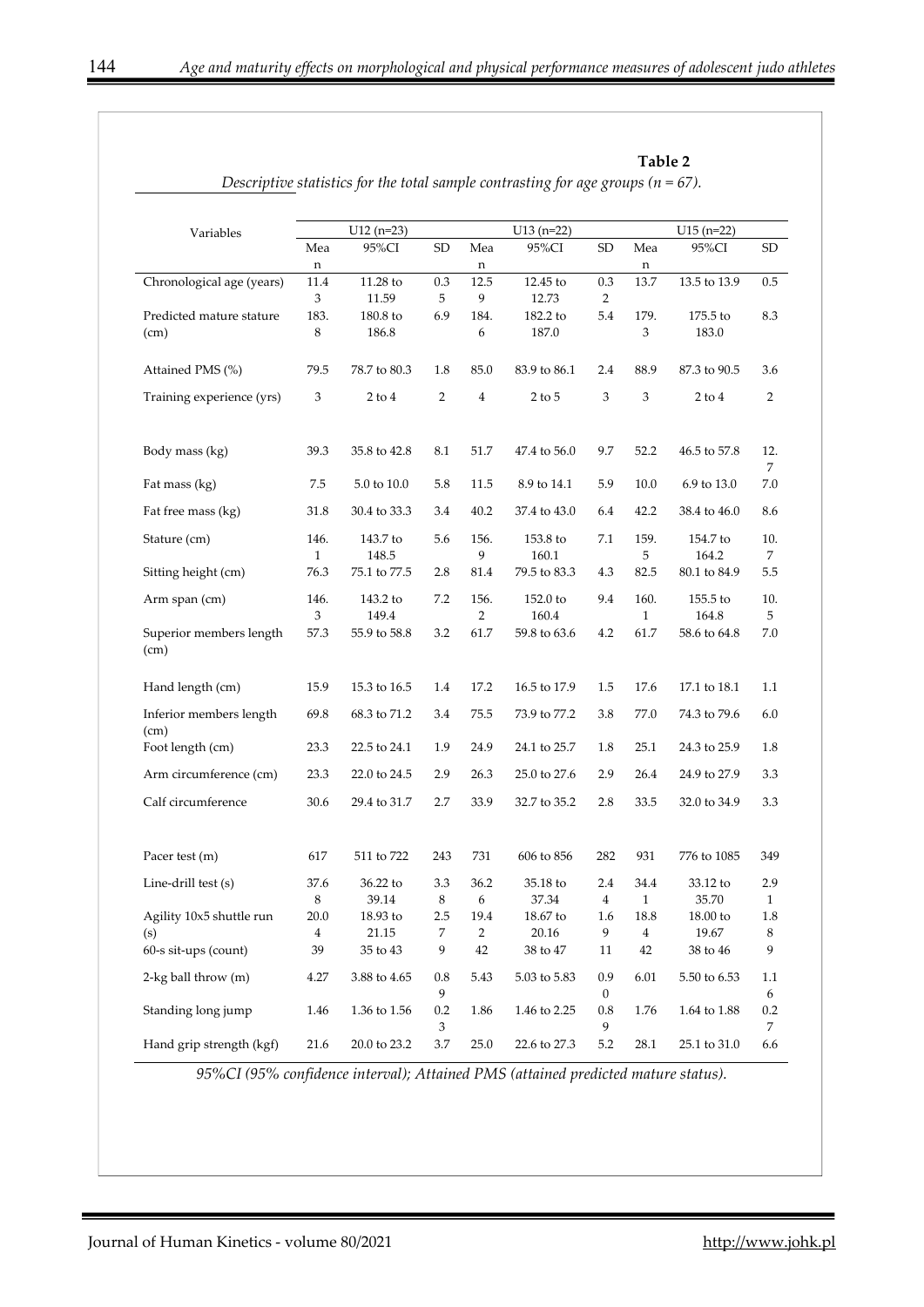|                                          | and physical performances variables ( $n = 67$ ). |                   | Analyses of variance |                  |            |                   |
|------------------------------------------|---------------------------------------------------|-------------------|----------------------|------------------|------------|-------------------|
| Dependent variables                      |                                                   | Post-hoc          |                      |                  |            |                   |
|                                          | Test                                              | Pillai's<br>trace | $\boldsymbol{F}$     | $\boldsymbol{p}$ | $\eta^2 p$ | comparisons       |
| Anthropometry                            | MANOVA                                            | 0.545             | 1.871                | 0 < 0.05         | 0.272      |                   |
| Body mass                                | ANOVA                                             |                   | 11.311               | 0 < 0.01         | 0.261      | $U12 < U13$ & U15 |
| Body Fat mass*                           | ANOVA                                             |                   | 3.854                | ${}_{< 0.05}$    | 0.107      | U12 < U13         |
| Body Fat free mass                       | ANOVA                                             |                   | 16.435               | ${}_{< 0.01}$    | 0.339      | U12 < U13 & U15   |
| Stature                                  | ANOVA                                             |                   | 17.717               | ${}_{< 0.01}$    | 0.356      | U12 < U13 & U15   |
| Sitting height                           | ANOVA                                             |                   | 13.251               | ${}_{< 0.01}$    | 0.239      | U12 < U13 & U15   |
| Arm span                                 | ANOVA                                             |                   | 13.800               | ${}_{< 0.01}$    | 0.301      | U12 < U13 & U15   |
| Superior members<br>length               | ANOVA                                             |                   | 5.719                | ${}_{0.01}$      | 0.152      | U12 < U13 & U15   |
| Hand length                              | ANOVA                                             |                   | 10.093               | ${}_{< 0.01}$    | 0.240      | U12 < U13 & U15   |
| Inferior members<br>length               | ANOVA                                             |                   | 15.980               | ${}_{< 0.01}$    | 0.333      | U12 < U13 & U15   |
| Foot length                              | ANOVA                                             |                   | 6.524                | ${}_{< 0.01}$    | 0.169      | U12 < U13 & U15   |
| Arm circumference                        | ANOVA                                             |                   | 7.704                | ${}_{0.01}$      | 0.194      | U12 < U13 & U15   |
| Calf circumference                       | ANOVA                                             |                   | 8.847                | ${}_{0.01}$      | 0.217      | U12 < U13 & U15   |
| Physical fitness                         | MANOVA                                            | 0.509             | 2.876                | ${}_{0.01}$      | 0.254      |                   |
| Pacer test                               | ANOVA                                             |                   | 6.568                | ${}_{< 0.01}$    | 0.170      | U12 < U15         |
| Line-drill test                          | <b>ANOVA</b>                                      |                   | 7.005                | ${}_{< 0.01}$    | 0.180      | U12 > U15         |
| Agility 10x5 shuttle<br>$\mathrm{run}^*$ | <b>ANOVA</b>                                      |                   | 1.824                | 0.170            | 0.054      |                   |
| 60-s sit-ups                             | <b>ANOVA</b>                                      |                   | 0.739                | 0.482            | 0.023      |                   |
| 2-kg ball throw                          | <b>ANOVA</b>                                      |                   | 18.220               | $\leq 0.01$      | 0.363      | U12 < U13 & U15   |
| Standing long jump*                      | <b>ANOVA</b>                                      |                   | 5.817                | ${}_{< 0.01}$    | 0.154      | U12 < U13 & U15   |
| Hand grip strength*                      | <b>ANOVA</b>                                      |                   | 7.977                | $< 0.01$         | 0.200      | U12 < U15         |

# **Table 3**  *Results of multivariate analyses of variance (MANOVA) and univariate analyses of variance (ANOVA)*

*η2p (partial eta square); \* the test was performed on the log-transformed variable.*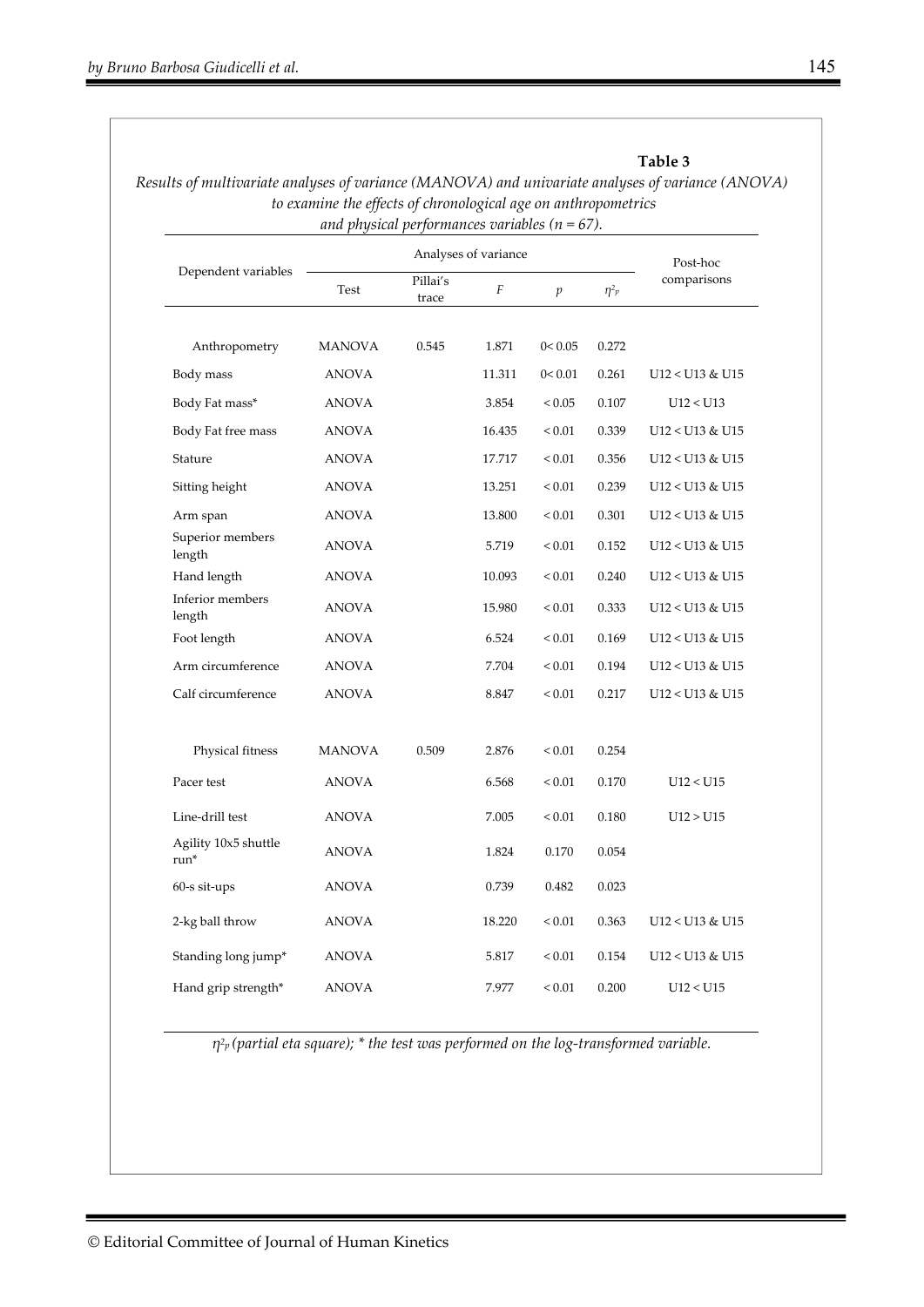#### **Table 4**

|                                     | Contrasting Maturity<br>Group  |           |                                  |           |                      |                   |        |                  |            |  |  |
|-------------------------------------|--------------------------------|-----------|----------------------------------|-----------|----------------------|-------------------|--------|------------------|------------|--|--|
| Dependent variables                 | Latest<br>Maturing<br>$(n=35)$ |           | Earliest<br>Maturing<br>$(n=32)$ |           | Analyses of variance |                   |        |                  |            |  |  |
|                                     | Mean                           | <b>SD</b> | Mean                             | <b>SD</b> | <b>Test</b>          | Pillai's<br>trace | F      | $\boldsymbol{p}$ | $\eta^2 p$ |  |  |
| Anthropometry                       |                                |           |                                  |           | <b>MANOVA</b>        | 0.669             | 10.085 | ${}_{0.01}$      | 0.669      |  |  |
| Body mass (kg)                      | 41.3                           | 8.5       | 54.4                             | 11.2      | <b>ANOVA</b>         |                   | 29.027 | ${}_{0.01}$      | 0.309      |  |  |
| Body Fat mass (kg)*                 | 8.5                            | 5.6       | 10.8                             | 6.9       | ANOVA                |                   | 2.931  | 0.092            | 0.043      |  |  |
| Body Fat free mass (kg)             | 32.9                           | 4.1       | 43.6                             | 7.1       | ANOVA                |                   | 58.426 | ${}_{0.01}$      | 0.473      |  |  |
| Stature (cm)                        | 147.1                          | 6.0       | 161.6                            | 7.4       | <b>ANOVA</b>         |                   | 76.719 | ${}_{< 0.01}$    | 0.541      |  |  |
| Sitting height (cm)                 | 76.7                           | 2.7       | 83.7                             | 4.5       | <b>ANOVA</b>         |                   | 62.067 | ${}_{0.01}$      | 0.488      |  |  |
| Arm span (cm)                       | 147.7                          | 7.8       | 161.1                            | 9.0       | <b>ANOVA</b>         |                   | 42.323 | ${}_{0.01}$      | 0.394      |  |  |
| Superior members<br>length (cm)     | 58.0                           | 3.5       | 62.6                             | 6.1       | <b>ANOVA</b>         |                   | 15.082 | ${}_{0.01}$      | 0.188      |  |  |
| Hand length (cm)                    | 15.9                           | 1.2       | 17.9                             | 1.1       | <b>ANOVA</b>         |                   | 45.298 | ${}_{0.01}$      | 0.411      |  |  |
| Inferior members length<br>(cm)     | 70.5                           | 4.2       | 77.9                             | 3.9       | <b>ANOVA</b>         |                   | 56.441 | ${}_{0.01}$      | 0.465      |  |  |
| Foot length (cm)                    | 23.5                           | 1.9       | 25.4                             | 1.6       | ANOVA                |                   | 18.646 | ${}_{0.01}$      | 0.223      |  |  |
| Arm circumference (cm)              | 23.8                           | 2.7       | 26.9                             | 3.2       | ANOVA                |                   | 18.399 | ${}_{0.01}$      | 0.221      |  |  |
| Calf circumference (cm)             | 31.1                           | 2.6       | 34.2                             | 3.1       | ANOVA                |                   | 19.170 | ${}_{0.01}$      | 0.228      |  |  |
| Physical fitness                    |                                |           |                                  |           | <b>MANOVA</b>        | 0.581             | 11.700 | ${}_{0.01}$      | 0.581      |  |  |
| Pacer test (m)                      | 615                            | 217       | 913                              | 340       | <b>ANOVA</b>         |                   | 18.684 | ${}_{0.01}$      | 0.223      |  |  |
| Line-drill test (s)                 | 37.24                          | 3.04      | 34.94                            | 2.96      | <b>ANOVA</b>         |                   | 9.750  | ${}_{0.01}$      | 0.130      |  |  |
| Agility 10x5 shuttle run<br>$(s)^*$ | 19.61                          | 2.27      | 19.26                            | 1.95      | <b>ANOVA</b>         |                   | 0.421  | 0.519            | 0.006      |  |  |
| 60-s sit-ups (count)                | 40                             | 9         | 43                               | 10        | <b>ANOVA</b>         |                   | 1.086  | 0.301            | 0.016      |  |  |
| 2-kg ball throw (m)                 | 4.49                           | 0.85      | 6.03                             | 1.05      | ANOVA                |                   | 43.757 | ${}_{0.01}$      | 0.402      |  |  |
| Standing long jump<br>$(m)^*$       | 1.53                           | 0.27      | 1.86                             | 0.74      | <b>ANOVA</b>         |                   | 9.101  | ${}_{0.01}$      | 0.123      |  |  |
| Hand grip strength<br>$(kgf)^*$     | 21.71                          | 3.85      | 28.19                            | 5.84      | <b>ANOVA</b>         |                   | 29.203 | ${}_{0.01}$      | 0.310      |  |  |

*Descriptive statistics (mean and standard deviation), results of multivariate analyses of variance (MANOVA) and univariate analyses of variance (ANOVA) to examine the effects of maturity status on anthropometry and physical fitness variables (n = 67).* 

*SD (standard deviation); η2p (partial eta square); \* the test was performed on the log-transformed variable.*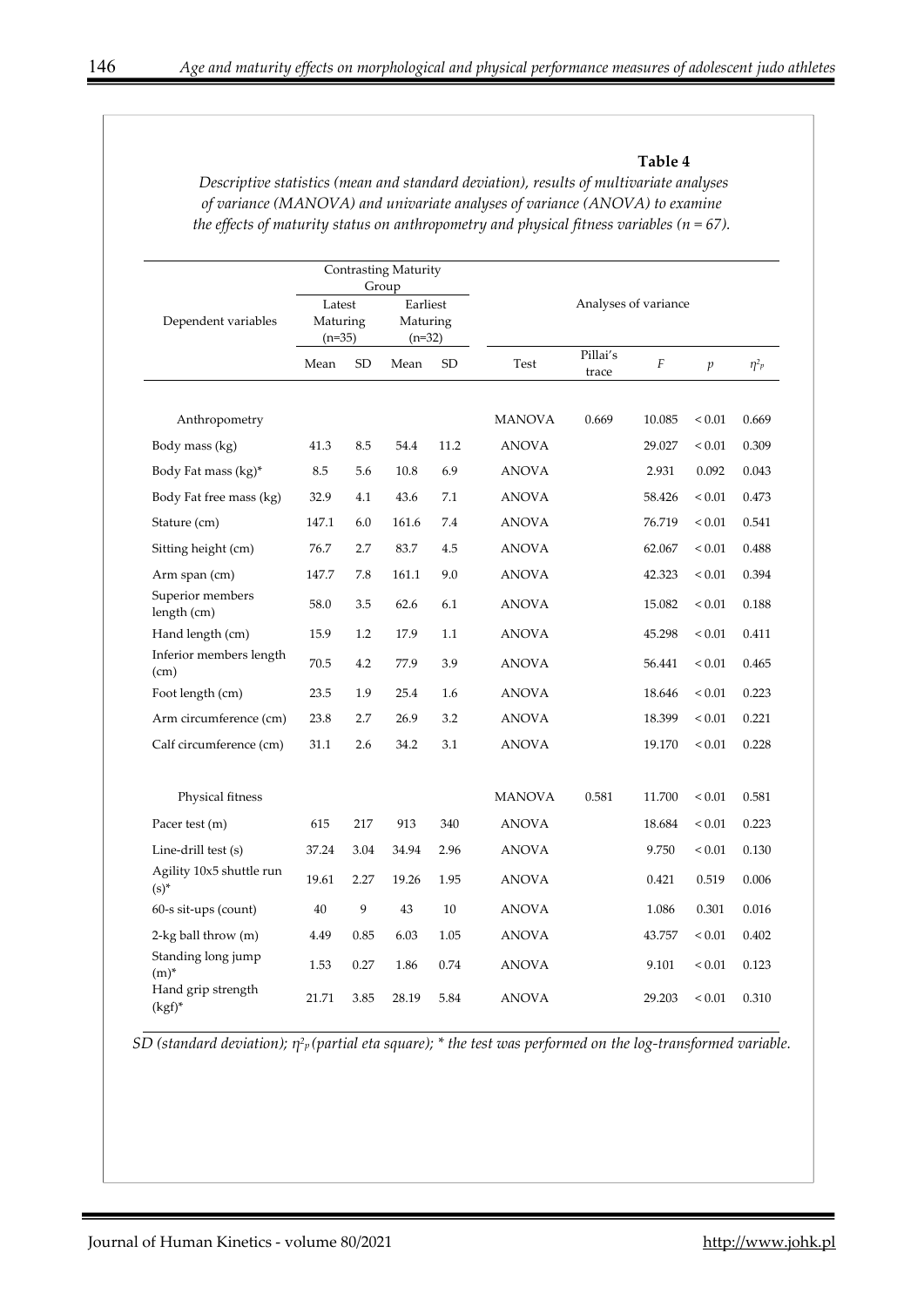#### **Table 5**

*Results of two-way MANOVA to examine the interaction effect (chronological age × maturity status) and results of MANCOVA to assess the maturity effect when controlling by age on anthropometry and physical performance variables (n = 67).* 

| Dependent                         |                                                        | Interaction effect Age x Maturity |                  |                  |                | Maturity effect (controlling for age) |        |                     |            |  |
|-----------------------------------|--------------------------------------------------------|-----------------------------------|------------------|------------------|----------------|---------------------------------------|--------|---------------------|------------|--|
| variables                         | Test                                                   | Pillai's<br>trace                 | $\boldsymbol{F}$ | $\boldsymbol{p}$ | $\eta^2 p$     | Pillai's<br>trace                     | F      | p                   | $\eta^2 p$ |  |
| Anthropometry<br>Physical fitness | $\ensuremath{\mathsf{MANOVA}^{\mathsf{*}}}$<br>MANOVA* | 0.281<br>0.110                    | 1.843<br>0.991   | 0.070<br>0.447   | 0.281<br>0.110 |                                       |        |                     |            |  |
| Anthropometry                     | <b>MANCOVA</b>                                         |                                   |                  |                  |                | 0.481                                 | 4.097  | $\,<\,$<br>0.01     | 0.481      |  |
| Body mass                         | <b>ANCOVA</b>                                          |                                   |                  |                  |                |                                       | 9.278  | $\,<$<br>0.05       | 0.127      |  |
| Body Fat mass**                   | ANCOVA                                                 |                                   |                  |                  |                |                                       | 1.226  | 0.272               | 0.019      |  |
| Body Fat free<br>mass             | <b>ANCOVA</b>                                          |                                   |                  |                  |                |                                       | 14.677 | $\,<$<br>0.01       | 0.187      |  |
| Stature                           | <b>ANCOVA</b>                                          |                                   |                  |                  |                |                                       | 23.046 | $\,<$<br>0.01       | 0.265      |  |
| Sitting height                    | ANCOVA                                                 |                                   |                  |                  |                |                                       | 20.055 | $\,<$<br>0.01       | 0.239      |  |
| Arm span                          | ANCOVA                                                 |                                   |                  |                  |                |                                       | 11.538 | $\,<$<br>0.01       | 0.153      |  |
| Superior<br>members length        | <b>ANCOVA</b>                                          |                                   |                  |                  |                |                                       | 3.513  | 0.065               | 0.052      |  |
| Hand length                       | ANCOVA                                                 |                                   |                  |                  |                |                                       | 16.402 | $\,<\,$<br>0.01     | 0.204      |  |
| Inferior members<br>length        | ANCOVA                                                 |                                   |                  |                  |                |                                       | 15.715 | $\,<$<br>0.01       | 0.197      |  |
| Foot length                       | <b>ANCOVA</b>                                          |                                   |                  |                  |                |                                       | 5.043  | $\,<$<br>0.05       | 0.073      |  |
| Arm<br>circumference              | <b>ANCOVA</b>                                          |                                   |                  |                  |                |                                       | 4.685  | $\,<\,$<br>0.05     | 0.068      |  |
| Calf<br>circumference             | ANCOVA                                                 |                                   |                  |                  |                |                                       | 7.613  | $\,<\,$<br>0.01     | 0.106      |  |
| Physical fitness                  | <b>MANCOVA</b>                                         |                                   |                  |                  |                | 0.318                                 | 3.859  | $\,<$<br>0.01       | 0.318      |  |
| Pacer test                        | ANCOVA                                                 |                                   |                  |                  |                |                                       | 4.928  | $\,<\,$<br>$0.05\,$ | 0.071      |  |
| Line-drill test                   | <b>ANCOVA</b>                                          |                                   |                  |                  |                |                                       | 0.031  | 0.861               | 0.000      |  |
| Agility 10x5<br>shuttle run**     | <b>ANCOVA</b>                                          |                                   |                  |                  |                |                                       | 2.320  | 0.133               | 0.035      |  |
| 60-s sit-ups                      | <b>ANCOVA</b>                                          |                                   |                  |                  |                |                                       | 0.018  | 0.894               | 0.000      |  |
| 2-kg ball throw                   | ANCOVA                                                 |                                   |                  |                  |                |                                       | 5.894  | $\,<\,$<br>$0.05\,$ | 0.084      |  |
| Standing long<br>jump**           | <b>ANCOVA</b>                                          |                                   |                  |                  |                |                                       | 0.378  | 0.541               | 0.006      |  |
| Hand grip<br>strength**           | <b>ANCOVA</b>                                          |                                   |                  |                  |                |                                       | 6.522  | $\,<\,$<br>0.05     | 0.092      |  |

*η2p (partial eta square); \* two-way MANOVA; \*\* the test was performed on the log-transformed variable*.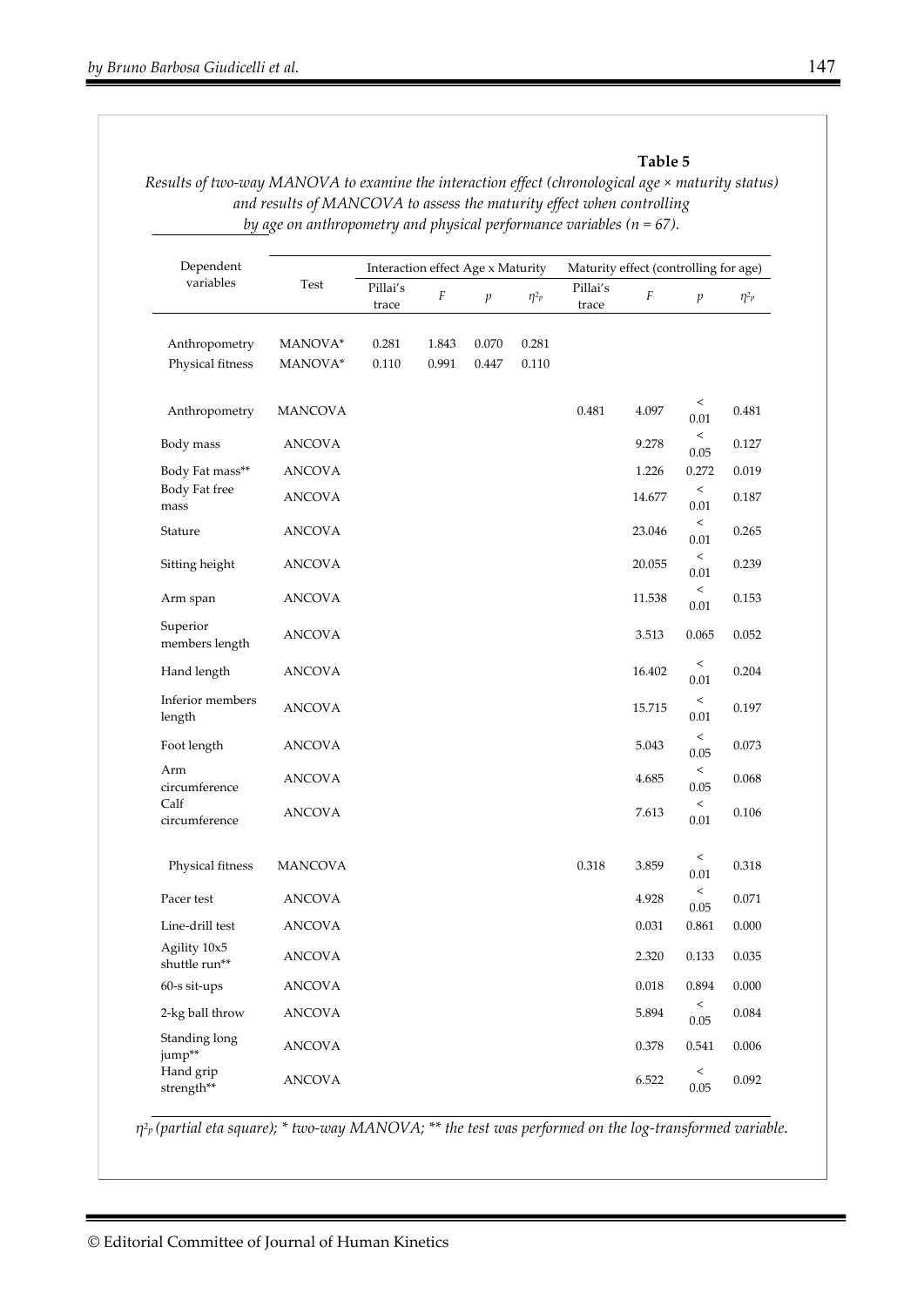Similar studies with youth judokas and other youth martial arts athletes are scarce. Torres-Luque et al. (2015) studied 146 judo athletes aged 14-17 years and noticed an age effect, with older judokas presenting higher handgrip strength than younger judokas, which are results comparable to those of the present study. Branco et al. (2019) in the search for alternatives of classification of youth karate athletes which would consider biological maturation (bio-banding), evidenced maturational differences within weight categories in a sample of 20 females (11.76 ± 2.49 yrs) and 34 males (11.74 ± 2.49 yrs). Fukuda et al. (2018) in a study which investigated the influence of somatic maturation on indicators of muscular morphology, biomechanical variables, and bilateral asymmetry, evidenced that somatic maturity had the greatest relationship with handgrip performance and lower-body plyometric ability. However, research examining individual and combined contribution of chronological age, and biological maturation to performance in judo is limited. The present study intended to contribute to fill this gap. The apparently greater effect of biological maturation on the anthropometry and physical performance of youth judokas, in comparison with the age effect, corroborates the literature and points to the need to maturation control in training and competition of youth judo athletes.

Training experience is another variable that deserves consideration in studies assessing the impact of maturation on youth judo and combat sports athletes. In a recent study investigating a sample of youth judokas with a similar age range, but with greater training experience than in the present study, it was found that growth and maturation predicted performance in generic neuromuscular tests, except for the standing long jump, while growth, maturation and training experience explained the variation in a judo-specific test (Detanico et al., 2020). Courel-Ibnez et al. (2018) indicated that the accumulated training experience improved the ability to perform the required judo technique. In the present study, which used generic tests to assess physical performance of youth judokas, where the application of a specific technique is not required, training experience was considered only for the inclusion of participants in the sample. This is a limitation that should be

addressed in future studies, with the inclusion of accumulated judo training experience as a relevant variable.

Although the age-independent effect was evidenced, analyses performed allow us to understand that the maturational effect had a greater impact on the morphology and physical performance of youth judokas evaluated, since this effect remained after controlling for age. The opposite did not occur with the effect of age disappearing upon maturation control. Furthermore, no significant effect of the interaction between chronological age and maturation was evidenced, which could have been caused by the small sample size due to the difficulty of recruiting more youth judo athletes. The maturation effect on physical performance evidenced in the present study converges with the cited investigations, most notable on upper body and handgrip strength and aerobic and anaerobic performance, characteristics which are among the foremost to be developed in judokas (Bonitch-Góngora et al., 2013; Franchini et al., 2009; Thomas et al., 1989), and on which the maturation effect remained even after controlling for age, notably in the aerobic performance tests and in the upper limb and handgrip strength tests.

A major limitation of this study refers to predicting/estimating biological maturation as opposed to direct measurements. PMS has been used in several studies as a non-invasive indicator of biological maturation and was reported with a reasonable validity when compared with goldstandard methods (Coelho et al., 2004). However, this method requires the stature of the biological parents to predict the adult stature of the evaluated individual. In this study, this information was obtained through self-report, which might cause bias.

It has been suggested that within combat sports, such as judo, chronological age, weight categories and skill levels could minimize the maturity effect over the youth judokas performance (Fukuda, 2015; Krstulović et al., 2005). However, due to the little number of investigations on the subject it cannot be refuted nor proved whether this was the case. In addition, there are studies that outline the possibility of maturation effect and relative age effect on performance of youth judokas despite the division into weight categories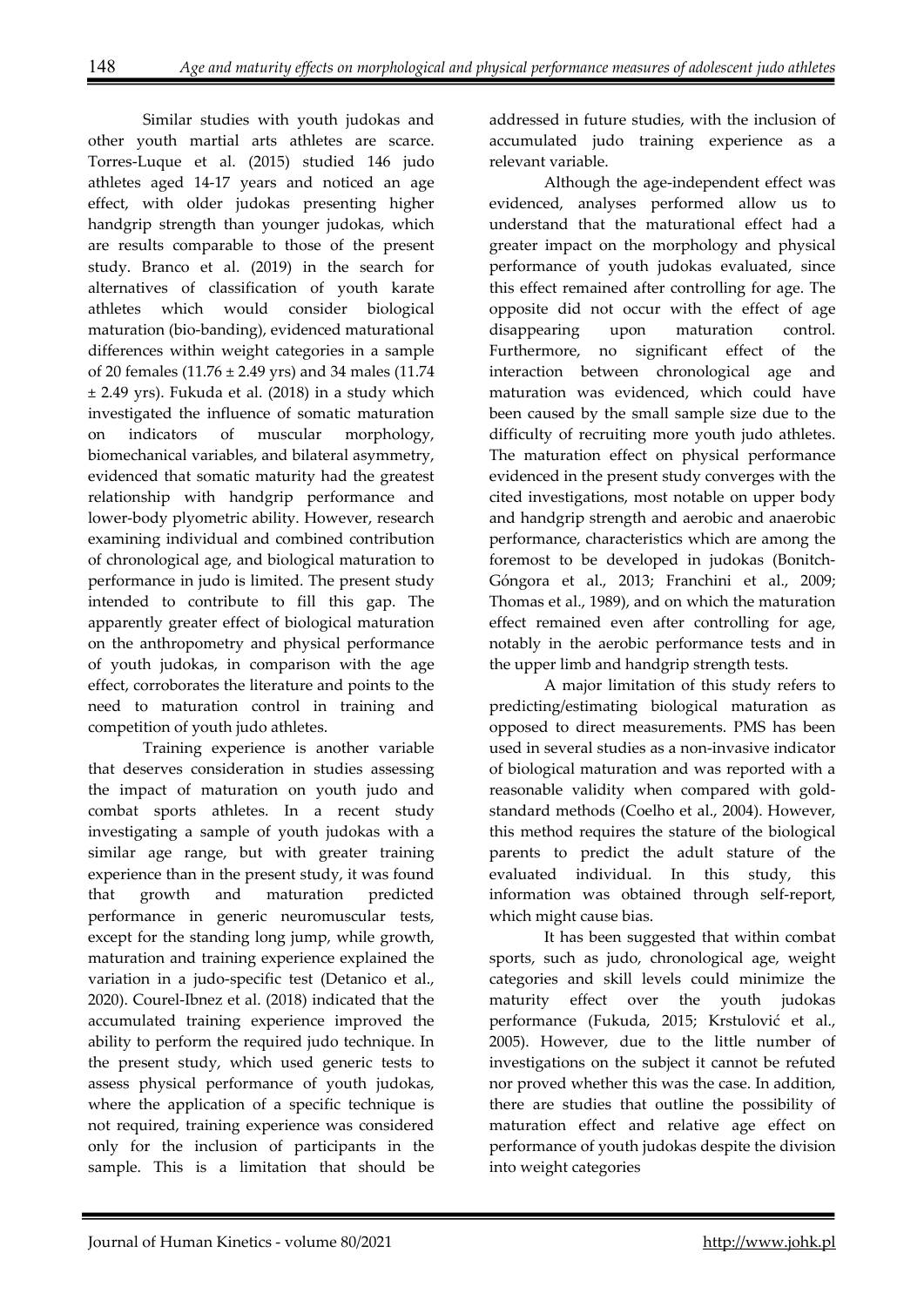Moreover, investigators and sports organizations are critical to the use of body mass as a criterion for youth combat sports athletes as a consequence of the increasing use of rapid weight loss in the pre-competitive period as a strategy to gain competitive advantage, with possible health and performance implications (Dubnov-Raz et al., 2015). Future investigations should consider the effectiveness of categorization by chronological age and body mass in the control of the maturational effect, as well as the search for classification criteria which could substitute the use of weight.

#### **Acknowledgements**

Partially funded by the Staff Development Program (PRODEP) - PhD, Pro-Rector's Office for Personal and Work Management at the Federal University of Alagoas, Brazil, nº 23065.000832 / 2013-08.

#### **References**

- Altimari JM, Altimari LR, Bortolotti H, Junior AF, Gabardo JM, Buzzachera CF, Frisselli A, Moraes AC. The Relative Age Effect on Anthropometry, Body Composition, Biological Maturation and Motor Performance in Young Brazilian Soccer Players. *J Hum Kinet*, 2021; 77(1): 147–157
- Andreato LV, Andreato TV, Santos JFS, Esteves JV, Conti D, Moraes SMF, Franchini E. Weight loss in mixed martial arts athletes. *J Combat Sport Martial Arts*, 2014; 5(2): 117–123
- Beunen G. Biological age in pediatric exercise research.In O. Bar-Or (Ed.), *Advances in Pediatric Sport Sciences. Volume Three – Biological Issues*, 1989; Champaign, Illinois: Human Kinetics
- Bonitch-Góngora JG, Almeida F, Padial P, Bonitch-Domínguez JG, Feriche B. Maximal isometric handgrip strength and endurance differences between elite and non-elite young judo athletes. *Arch Budo*, 2013; 9(4): 239–248
- Branco M, Vencesbrito A, Seabra AP, Mercê C, Rodrigues-Ferreira MA, Milheiro V, Catela D. Exploratory study on maturation and competition level in young karate practitioners. *Rev Artes Marciales Asiáticas*, 2019; 14(1): 1–8
- Carvalho HM, Coelho e Silva MJ, Figueiredo AJ, Gonçalves CE, Castagna C, Philippaerts RM, Malina RM. Cross-validation and reliability of the line-drill test of anaerobic performance in basketball players 14- 16 years. *J Strength Cond Res*, 2011; 25(0): 1113–1119
- Carvalho HM, Gonçalves CE, Collins D, Paes RR. Growth, functional capacities and motivation for achievement and competitiveness in youth basketball: an interdisciplinary approach. *J Sports Sci*, 2018; 36(7): 742–748
- Cesario KA, Dulla JM, Moreno MR, Bloodgood AM, Dawes JJ, Lockie RG. Relationships between Assessments in a Physical Ability Test for Law Enforcement: Is There Redundancy in Certain Assessments?. *Int J Exerc Sci*, 2018; 11(4): 1063
- Coelho MJ, Reyes MEP, Malina RM. Assessment of biological maturation in adolescent athletes application of different methods with soccer and hockey players. In *Youth Sports: Growth, Maturation and Talent*, 2004
- Courel-Ibnez J, Franchini E, Escobar-Molina R. Is the Special Judo Fitness Test Index discriminative during formative stages? Age and competitive level differences in U13 and U15 children. *Ido Mov Cult Martial Arts Anthropol*, 2018; 18(3): 37–41
- Cumming SP, Lloyd RS, Oliver JL, Eisenmann JC, Malina RM. Bio-banding in Sport: Applications to Competition, Talent Identification, and Strength and Conditioning of Youth Athletes. *Strength Cond J*, 2017; 39(2): 34–47
- Detanico D, Kons RL, Fukuda DH, Teixeira AS. Physical Performance in Young Judo Athletes: Influence of Somatic Maturation, Growth and Training Experience. *Res Q Exerc Sport*, 2020; 1–8
- Dubnov-Raz G, Mashiach-Arazi Y, Nouriel A, Raz R, Constantini NW. Can height categories replace weight categories in striking martial arts competitions ? A pilot study. *J Hum Kinet*, 2015; 47(September): 91– 98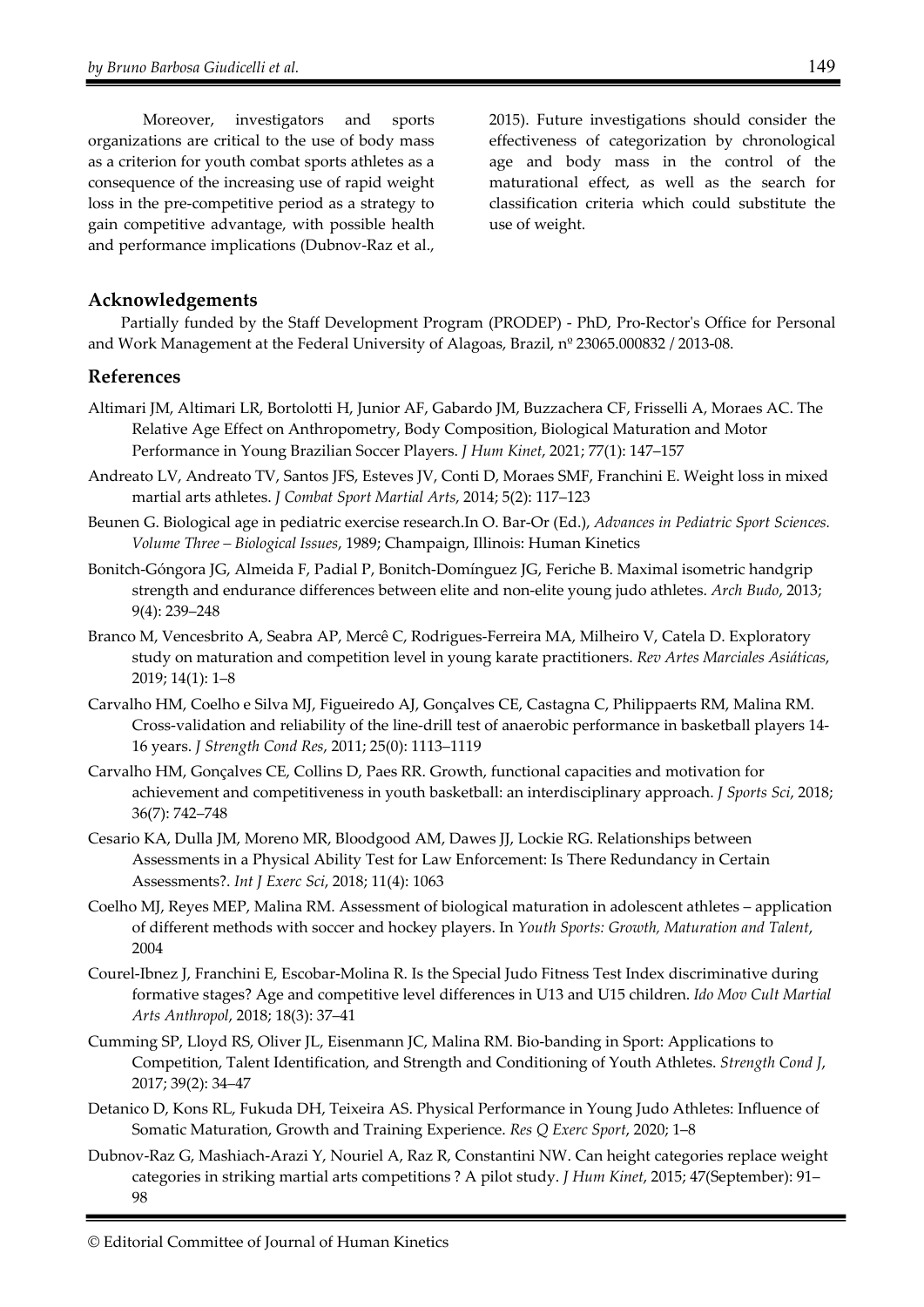- Franchini E, de Moraes Bertuzzi RC, Takito MY, Kiss M APDM. Effects of recovery type after a judo match on blood lactate and performance in specific and non-specific judo tasks. *Eur J Appl Physiol*, 2009; 107(4): 377–83
- Fukuda DH. Analysis of the Relative Age Effect in Elite Youth Judo Athletes. *Int J Sports Physiol Perform*, 2015; 10(8): 1048–1051
- Fukuda DH, Beyer KS, Boone CH, Wang R, Monica MB LA, Wells AJ, Hoffman JR, Stout JR, Stout JR. Developmental associations with muscle morphology, physical performance, and asymmetry in youth judo athletes. *Sport Sci Health*, 2018; 14(3): 555–562
- Khamis HJ, Roche AF. Predicting adult stature without using skeletal age: the Khamis-Roche Method. *Pediatrics*, 1994; 94(4): 504–507
- Knapik A, Saulicz E, Kuszewski M, Rottermund J, Kokosz M, Saulicz M. The impact of an intensive two-year judo training at the dynamics of the morphological development in adolescents. *Arch Budo*, 2014; 10(1): 155–160
- Krstulović S, Sekulić D, Sertić H. Anthropological determinants of success in young judoists. *Coll Antropol*, 2005; 29 697–703
- Lohman TG, Roche AF, Martorell R. Anthropometric standardization reference manual, 1988; Champaign, Illinois: Human Kinetics
- Malina RM, Bouchard C, Bar-Or O. *Growth, Maturation, and Physical Activity* (2nd ed.) Champaign, Illinois: Human Kinetics; 2004
- Malina RM, Rogol AD, Cumming SP, Coelho E Silva MJ, Figueiredo AJ. Biological maturation of youth athletes: Assessment and implications. *Br J Sports Med*, 2015; 49(13): 852–859
- Malina RM, Beunen GP. Matching of opponents in youth sports.In O. Bar-Or (Ed.), *The child and adolescent athlete. Encyclopaedia of Sports Medicine*; (6th ed., pp. 202–213) Blackwell Science; 1996
- Matthys SPJ, Fransen J, Vaeyens R, Lenoir M, Philippaerts R. Differences in biological maturation, anthropometry and physical performance between playing positions in youth team handball. *J Sports Sci*, 2013; 31(12): 1344–1352. https://doi.org/10.1080/02640414.2013.781663
- Meylan CM, Cronin J, Hopkins WG, Oliver J. Adjustment of measures of strength and power in youth male athletes differing in body mass and maturation. *Pediatr Exerc Sci*, 2014; 26(1): 41–8
- Nabofa OE. Relationship between Judo Skills Acquisition Ability and Body Composition of Individuals at Different Growth and Development Stages. *Anthropologist*, 2012; 14(3): 261–267
- Research C of EC of E on S. EUROFIT: Handbook for the European test of physical fitness, 1996; (2nd ed.) Rome: Committee for the Development of Sport
- Slaughter M, Lohman T, Boileau R, Horswill CA, Stillman RJ, Van Loan MD, Bemben DA. Skinfold Equations for Estimation of Body Fatness in Children and Youth. *Hum Biol*, 1988; 60(5): 709
- Thomas SG, Cox MH, LeGal YM, Verde TJ, Smith HK. Physiological profiles of the Canadian National Judo Team. *Can J Sport Sci*, 1989; 14(3): 142–7
- Till K, Cobley S, O' Hara J, Cooke C, Chapman C. Considering maturation status and relative age in the longitudinal evaluation of junior rugby league players. *Scand J Med Sci Sport*, 2014; 24(3): 569–576
- Torres-Luque G, Hernandez-Garcia R, Garatachea N, Nikolaidis PT. Anthropometric characteristics and neuromuscular function in young judo athletes by sex, age and weight category. *Sport Sci Health*, 2015; 117–124
- Torres-Unda J, Zarrazquin I, Gil J, Ruiz F, Irazusta A, Kortajarena M, Seco J, Irazusta J. Anthropometric, physiological and maturational characteristics in selected elite and non-elite male adolescent basketball players. *J Sports Sci*, 2013; 31(2): 196–203
- Towlson C., Cobley S, Parkin G, Lovell R. When does the influence of maturation on anthropometric and physical fitness characteristics increase and subside?. *Scand J Med Sci Sport*, 2018; 28(8): 1946–1955